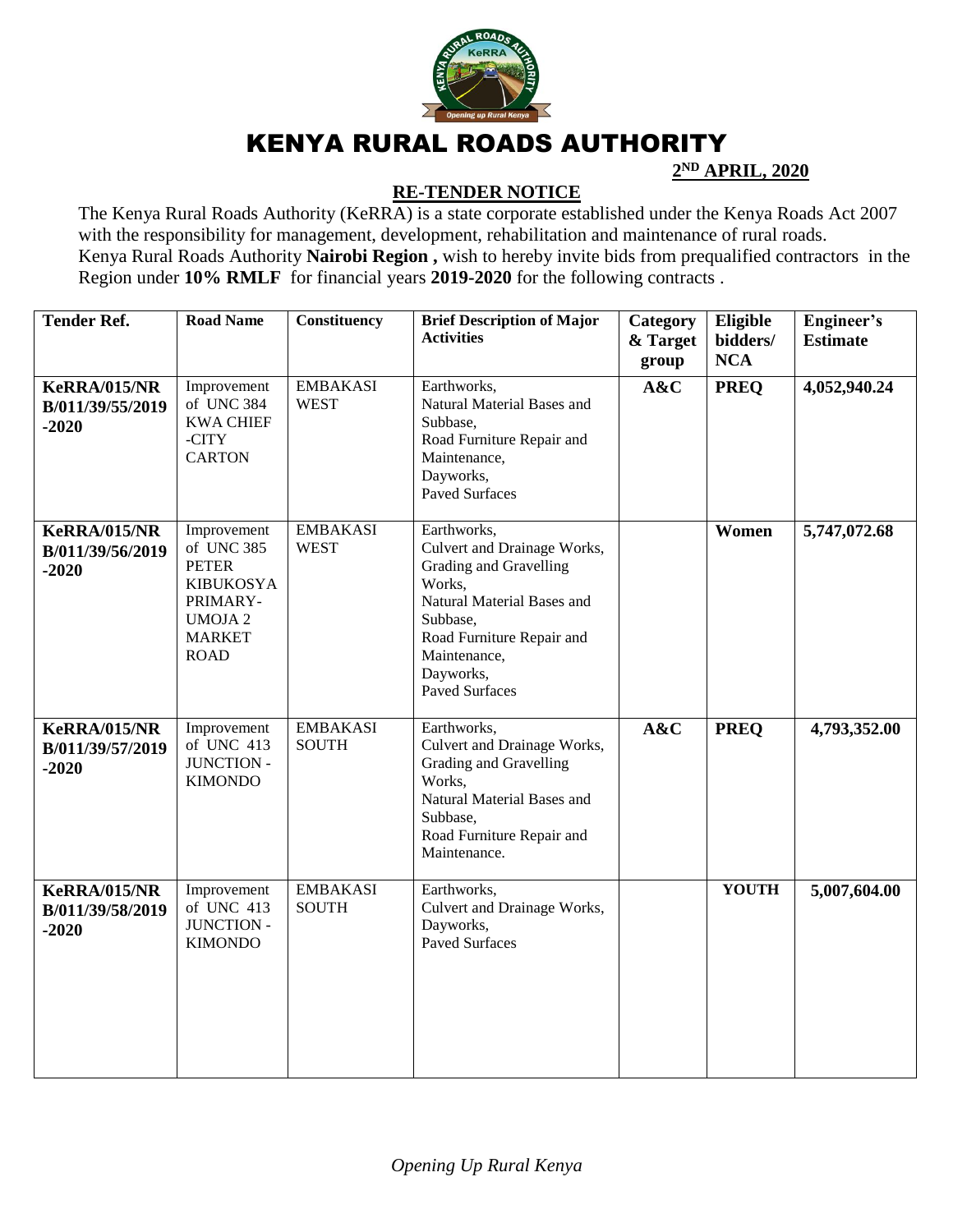| <b>KeRRA/015/NR</b><br>B/011/39/59/2019<br>$-2020$ | Improvement<br>of UNC 404<br><b>EQUITY</b><br>KASARANI-<br><b>ACADE</b><br><b>LOOP</b>              | <b>KASARANI</b>  | Site Clearance, Earthworks,<br>Culvert and Drainage Works,<br>Grading and Gravelling<br>Works,<br>Natural Material Bases and<br>Subbase, Bituminous Surface<br><b>Treatment and Surface</b><br>Dressing<br>Bituminous Mixes,<br>Dayworks          | A&C | <b>PREQ</b>  | 9,802,464.00 |
|----------------------------------------------------|-----------------------------------------------------------------------------------------------------|------------------|---------------------------------------------------------------------------------------------------------------------------------------------------------------------------------------------------------------------------------------------------|-----|--------------|--------------|
| <b>KeRRA/015/NR</b><br>B/011/39/60/2019<br>$-2020$ | Improvement<br>of UNC 405<br><b>ACCESS TO</b><br><b>DRIVE IN</b><br><b>PRIMARY</b><br><b>SCHOOL</b> | <b>RUARAKA</b>   | Site Clearance,<br>Earthworks,<br>Culvert and Drainage Works,<br>Grading and Gravelling<br>Works,<br>Dayworks                                                                                                                                     |     | <b>YOUTH</b> | 9,806,060.00 |
| <b>KeRRA/015/NR</b><br>B/011/39/61/2019<br>$-2020$ | Improvement<br>of UNC 354<br><b>KABETE</b><br>PAG                                                   | <b>WESTLANDS</b> | Earthworks,<br>Culvert and Drainage Works,<br>Grading and Gravelling<br>Works,<br>Natural Material Bases and<br>Subbase,<br>Road Furniture Repair and<br>Maintenance,<br>Dayworks<br><b>Paved Surfaces</b>                                        | A&C | <b>PREQ</b>  | 9,800,028.00 |
| <b>KeRRA/015/NR</b><br>B/011/39/62/2019<br>$-2020$ | Improvement<br>of UNC 169<br>ELIM-<br><b>HARMONY</b><br><b>ESTATE</b><br><b>ACCESS</b><br>PHASE III | <b>KIBRA</b>     | Earthworks,<br>Grading and Gravelling<br>Works,<br>Natural Material Bases and<br>Subbase,<br><b>Bituminous Surface</b><br><b>Treatment and Surface</b><br>Dressing,<br>Bituminous Mixes,<br>Road Furniture Repair and<br>Maintenance,<br>Dayworks |     | <b>YOUTH</b> | 5,247,840.00 |
| <b>KeRRA/015/NR</b><br>B/011/39/63/2019<br>$-2020$ | Improvement<br>of UNC 170<br><b>AYANY</b><br>LINE X                                                 | <b>KIBRA</b>     | Earthworks,<br>Natural Material Bases and<br>Subbase,<br><b>Bituminous Surface</b><br><b>Treatment and Surface</b><br>Dressing,<br>Bituminous Mixes,<br>Dayworks                                                                                  |     | <b>WOMEN</b> | 2,050,068.00 |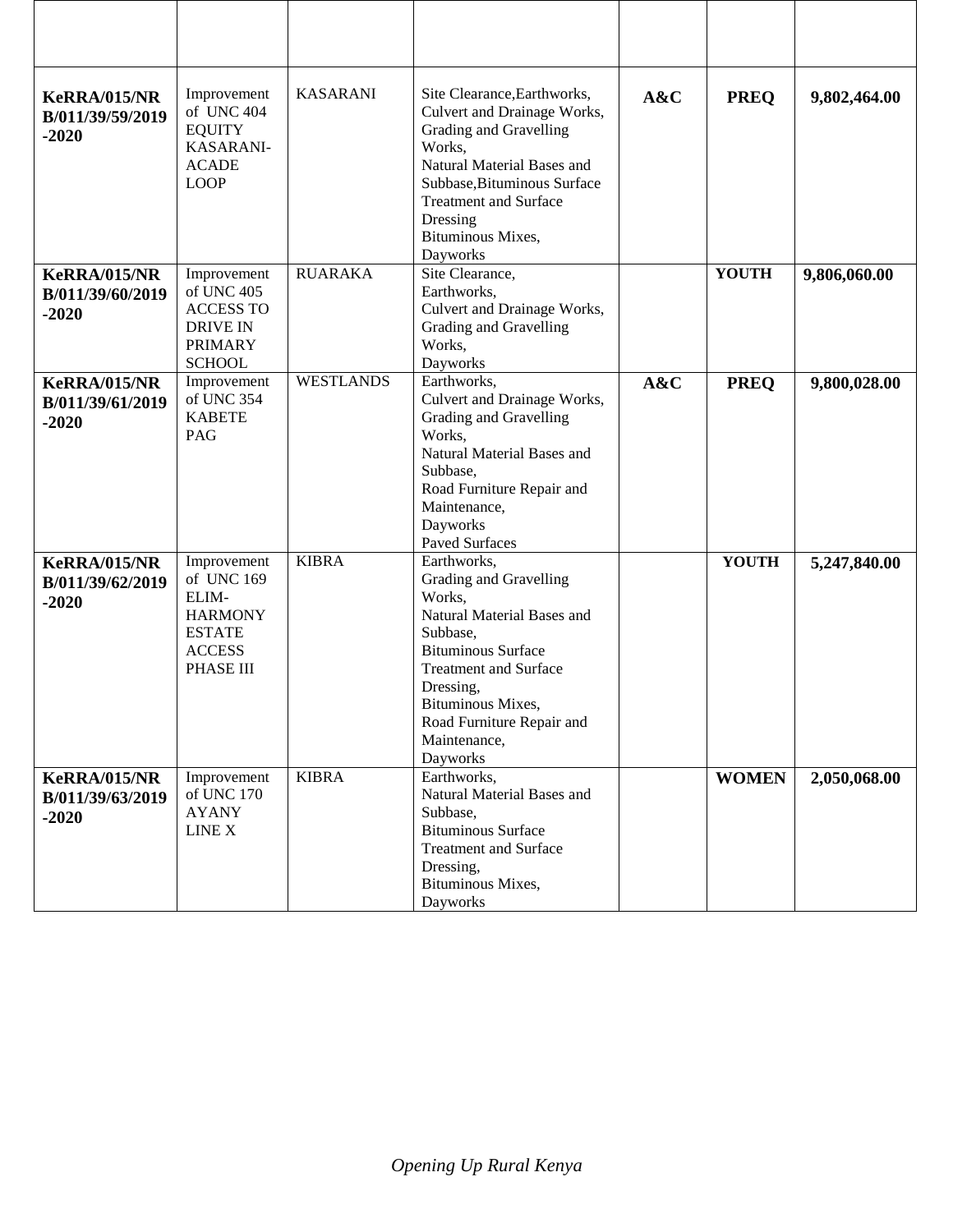| <b>KeRRA/015/NR</b> | Improvement of     | <b>KIBRA</b>     | Earthworks,                           |             | <b>PWD</b>   | 2,503,744.00 |
|---------------------|--------------------|------------------|---------------------------------------|-------------|--------------|--------------|
| B/011/39/64/2019    | <b>UNC 171</b>     |                  | Grading and Gravelling                |             |              |              |
| $-2020$             | <b>SALVATION</b>   |                  | Works.                                |             |              |              |
|                     | <b>ARMY</b>        |                  | Natural Material Bases and            |             |              |              |
|                     | <b>COMMUNITY</b>   |                  | Subbase,                              |             |              |              |
|                     | <b>CENTRE</b>      |                  | <b>Bituminous Surface</b>             |             |              |              |
|                     | <b>ACCESS</b>      |                  | <b>Treatment and Surface</b>          |             |              |              |
|                     | <b>ROAD</b>        |                  | Dressing,                             |             |              |              |
|                     |                    |                  | <b>Bituminous Mixes</b>               |             |              |              |
| <b>KeRRA/015/NR</b> | Improvement of     | <b>DAGORETTI</b> | Earthworks,                           | A& C        | <b>YOUTH</b> | 5,653,608.00 |
| B/011/39/65/2019    | UNC 409 DCS        | <b>SOUTH</b>     | Culvert and Drainage                  |             |              |              |
| $-2020$             | <b>OFFICE</b>      |                  | Works,                                |             |              |              |
|                     | <b>ACCESS</b>      |                  | Grading and Gravelling                |             |              |              |
|                     |                    |                  | Works,<br>Natural Material Bases and  |             |              |              |
|                     |                    |                  |                                       |             |              |              |
|                     |                    |                  | Subbase,<br><b>Bituminous Surface</b> |             |              |              |
|                     |                    |                  | <b>Treatment and Surface</b>          |             |              |              |
|                     |                    |                  | Dressing,                             |             |              |              |
|                     |                    |                  | Bituminous Mixes,                     |             |              |              |
|                     |                    |                  | Road Furniture Repair and             |             |              |              |
|                     |                    |                  | Maintenance,                          |             |              |              |
|                     |                    |                  | Dayworks                              |             |              |              |
| <b>KeRRA/015/NR</b> | Improvement of     | <b>DAGORETTI</b> | Earthworks,                           | $\mathbf C$ | <b>PREQ</b>  | 4,148,508.00 |
| B/011/39/66/2019    | <b>UNC 108</b>     | <b>SOUTH</b>     | <b>Culvert and Drainage</b>           |             |              |              |
| $-2020$             | NDWARU-            |                  | Works,                                |             |              |              |
|                     | <b>SAMKIN-FDN</b>  |                  | Grading and Gravelling                |             |              |              |
|                     | <b>ROAD</b>        |                  | Works,                                |             |              |              |
|                     |                    |                  | Dayworks                              |             |              |              |
| <b>KeRRA/015/NR</b> | Improvement of     | <b>LANGATA</b>   | Earthworks,                           | A&C         | <b>WOMEN</b> | 2,893,040.00 |
| B/011/39/67/2019    | <b>UNC 175</b>     |                  | Culvert and Drainage                  |             |              |              |
| $-2020$             | <b>GADHI CLOSE</b> |                  | Works,                                |             |              |              |
|                     | <b>ROAD</b>        |                  | Grading and Gravelling                |             |              |              |
|                     | <b>NAIROBI</b>     |                  | Works,                                |             |              |              |
|                     | <b>WEST-PHASE</b>  |                  | Natural Material Bases and            |             |              |              |
|                     | П                  |                  | Subbase,                              |             |              |              |
|                     |                    |                  | <b>Bituminous Surface</b>             |             |              |              |
|                     |                    |                  | <b>Treatment and Surface</b>          |             |              |              |
|                     |                    |                  | Dressing,                             |             |              |              |
|                     |                    |                  | Bituminous Mixes,<br>Dayworks         |             |              |              |
| <b>KeRRA/015/NR</b> | Improvement of     | <b>LANGATA</b>   | Earthworks,                           |             | <b>PREQ</b>  | 6,908,496.00 |
| B/011/39/68/2019    | <b>UNC 266</b>     |                  | <b>Culvert and Drainage</b>           |             |              |              |
| $-2020$             | <b>CRESCENT</b>    |                  | Works,                                |             |              |              |
|                     | <b>ROAD SOUTH</b>  |                  | Grading and Gravelling                |             |              |              |
|                     | $\mathsf{C}$       |                  | Works,                                |             |              |              |
|                     |                    |                  | Natural Material Bases and            |             |              |              |
|                     |                    |                  | Subbase,                              |             |              |              |
|                     |                    |                  | <b>Bituminous Surface</b>             |             |              |              |
|                     |                    |                  | <b>Treatment and Surface</b>          |             |              |              |
|                     |                    |                  | Dressing,                             |             |              |              |
|                     |                    |                  | Bituminous Mixes,                     |             |              |              |
|                     |                    |                  | Road Furniture Repair and             |             |              |              |
|                     |                    |                  | Maintenance,                          |             |              |              |
|                     |                    |                  | Dayworks                              |             |              |              |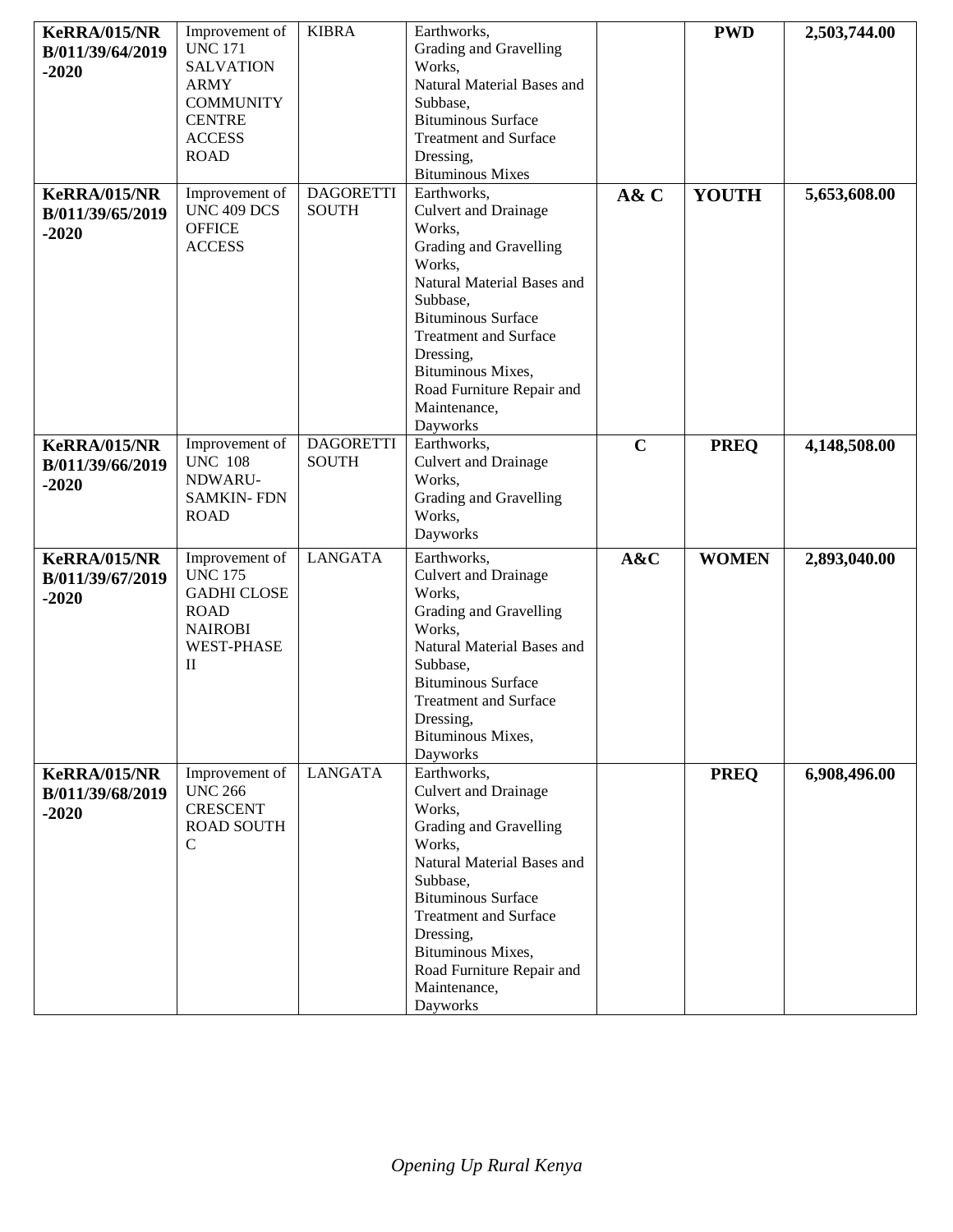| <b>KeRRA/015/NR</b><br>B/011/39/69/2019<br>$-2020$ | Improvement of<br><b>UNC 410 WA</b><br>KIGO PHASE 4                                                                            | <b>EMBAKASI</b><br><b>NORTH</b> | Earthworks,<br>Culvert And Drainage Works,<br>Grading And Gravelling Works,<br>Natural Material Bases And<br>Subbase,<br>Road Furniture Repair And<br>Maintenance,<br>Dayworks,<br><b>Paved Surfaces</b>                                                                                    |     | <b>WOMEN</b> | 5,137,756.00 |
|----------------------------------------------------|--------------------------------------------------------------------------------------------------------------------------------|---------------------------------|---------------------------------------------------------------------------------------------------------------------------------------------------------------------------------------------------------------------------------------------------------------------------------------------|-----|--------------|--------------|
| <b>KeRRA/015/NR</b><br>B/011/39/70/2019<br>$-2020$ | Improvement of<br>UNC 411 PCEA<br><b>BARAKA-</b><br><b>GITUAMBA</b><br>PHASE 5                                                 | <b>EMBAKASI</b><br><b>NORTH</b> | Earthworks,<br>Culvert And Drainage Works,<br>Grading And Gravelling Works,<br>Natural Material Bases And<br>Subbase,<br>Road Furniture Repair And<br>Maintenance,<br>Dayworks,<br><b>Paved Surfaces</b>                                                                                    | A&C | <b>PREQ</b>  | 4,663,397.20 |
| <b>KeRRA/015/NR</b><br>B/011/39/71/2019<br>$-2020$ | Improvement of<br><b>UNC 378</b><br><b>GITHURAI</b><br><b>CATHOLIC</b><br><b>CHURCH</b><br><b>KIANGICHIRI</b><br><b>BYPASS</b> | <b>ROYSAMBU</b>                 | Site Clearance,<br>Earthworks,<br>Culvert And Drainage Works,<br>Grading And Gravelling Works,<br>Dayworks                                                                                                                                                                                  |     | <b>WOMEN</b> | 4,799,268.00 |
| <b>KeRRA/015/NR</b><br>B/011/39/72/2019<br>$-2020$ | Improvement of<br><b>UNC 379</b><br><b>FARMERS</b><br><b>CHOICE</b><br>KONGO-<br><b>SOWETO</b><br><b>ROAD</b>                  | <b>ROYSAMBU</b>                 | Site Clearance,<br>Earthworks,<br>Culvert And Drainage Works,<br>Grading And Gravelling Works,<br>Natural Material Bases And<br>Subbase,<br>Road Furniture Repair And<br>Maintenance,<br>Dayworks,<br><b>Paved Surfaces</b>                                                                 |     | <b>PWD</b>   | 5,002,291.20 |
| <b>KeRRA/015/NR</b><br>B/011/39/73/2019<br>$-2020$ | Improvement of<br><b>UNC 412</b><br><b>GREENSPAN-</b><br>PHASE 8                                                               | <b>EMBAKASI</b><br><b>EAST</b>  | Site Clearance<br>Earthworks, Culvert And<br>Drainage Works<br><b>Grading And Gravelling Works</b><br>Natural Material Bases And<br>Subbase<br><b>Bituminous Surface Treatment</b><br>And Surface Dressing<br><b>Bituminous Mixes</b><br>Road Furniture Repair And<br>Maintenance, Dayworks | A&C | <b>PREO</b>  | 9,800,700.80 |
|                                                    |                                                                                                                                |                                 |                                                                                                                                                                                                                                                                                             |     |              |              |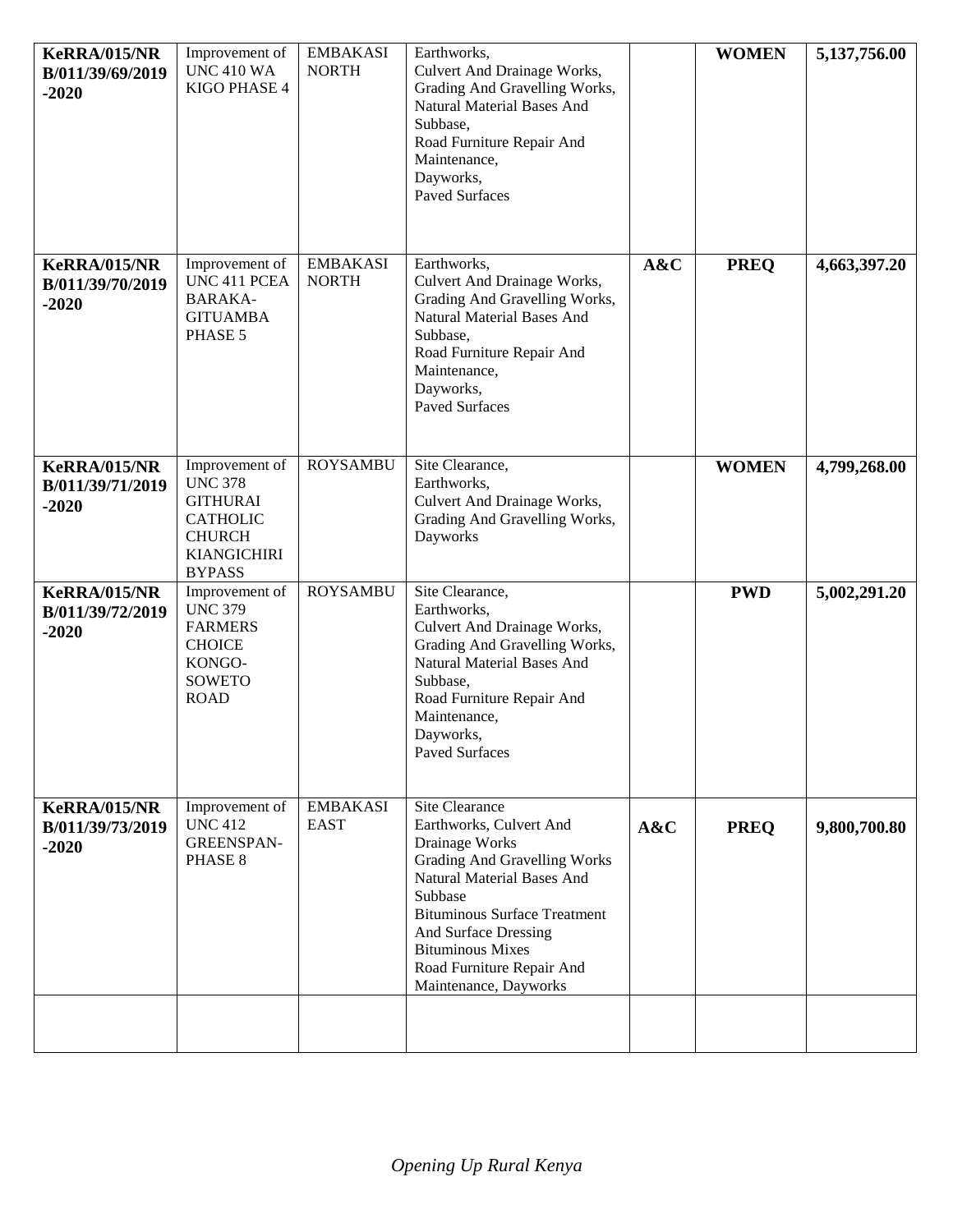| <b>KeRRA/015/NR</b><br>B/011/39/74/2019<br>$-2020$ | Improvement of<br><b>UNC 361</b><br>GATINA-<br><b>WARUKU</b><br><b>ROAD</b>                       | <b>DAGORETTI</b><br><b>NORTH</b> | Site Clearance,<br>Earthworks,<br><b>Excavation And Filling</b><br>For Structures,<br><b>Culvert And Drainage</b><br>Works,<br><b>Grading And Gravelling</b><br>Works,<br><b>Natural Material Bases</b><br>And Subbase,<br>Road Furniture Repair<br>And Maintenance,<br>Dayworks |              | <b>WOMEN</b> | 9,800,016.40 |
|----------------------------------------------------|---------------------------------------------------------------------------------------------------|----------------------------------|----------------------------------------------------------------------------------------------------------------------------------------------------------------------------------------------------------------------------------------------------------------------------------|--------------|--------------|--------------|
| <b>KeRRA/015/NR</b><br>B/011/39/75/2019<br>$-2020$ | Improvement of L<br>66 SERGENT<br><b>KAHANDE</b><br><b>STREET</b>                                 | <b>KAMUKUNJI</b>                 | <b>Site Clearance</b><br>Earthworks<br><b>Culvert And Drainage</b><br>Works<br><b>Grading And Gravelling</b><br>Works<br><b>Natural Material Bases</b><br>And Subbase<br>Road Furniture Repair<br>And Maintenance<br>Dayworks                                                    | A&C          | <b>PREQ</b>  | 5,698,616.00 |
| <b>KeRRA/015/NR</b><br>B/011/39/76/2019<br>$-2020$ | Improvement of<br>UNC M82<br><b>MUTHURWA</b><br><b>ACCESS ROAD</b>                                | <b>STAREHE</b>                   | <b>Bituminous Surface</b><br><b>Treatment And Surface</b><br>Dressing                                                                                                                                                                                                            |              | <b>YOUTH</b> | 4,333,300.00 |
| <b>KeRRA/015/NR</b><br>B/011/39/84/2019<br>$-2020$ | Improvement of<br>UNC M82<br><b>MUTHURWA</b><br><b>ACCESS ROAD</b>                                | <b>STAREHE</b>                   | <b>Bituminous Mixes</b>                                                                                                                                                                                                                                                          |              | <b>WOMEN</b> | 4,772,240.00 |
| <b>KeRRA/015/NR</b><br>B/011/39/77/2019<br>$-2020$ | Improvement of<br><b>UNC 414</b><br>CASANOVA-<br><b>CDF HALL</b>                                  | <b>MATHARE</b>                   | Earthworks,<br><b>Culvert And Drainage</b><br>Works, Natural Material<br>Bases And Subbase,<br>Road Furniture Repair<br>And Maintenance,<br><b>Dayworks</b>                                                                                                                      |              | <b>PWD</b>   | 2,800,240.00 |
| <b>KeRRA/015/NR</b><br>B/011/39/78/2019<br>$-2020$ | Improvement of<br>UNC 144 WHITE<br><b>CASTLE</b><br><b>AMANA</b><br><b>MLANGO</b><br><b>KUBWA</b> | <b>MATHARE</b>                   | Earthworks,<br><b>Culvert And Drainage</b><br>Works, Grading and<br>Gravelling Works,<br><b>Natural Material Bases</b><br>And Subbase,<br>Road Furniture Repair<br>And Maintenance,<br>Dayworks                                                                                  | $\mathbf{A}$ | <b>PREQ</b>  | 7,000,368.00 |
| <b>KeRRA/015/NR</b><br>B/011/39/79/2019<br>$-2020$ | Improvement of<br><b>UNC 415</b><br><b>UKANDA</b><br><b>GROOVE</b><br><b>ACCESS</b>               | <b>MAKADARA</b>                  | Earthworks,<br><b>Culvert And Drainage</b><br>Works, Natural Material<br>Bases And Subbase,<br>Road Furniture Repair<br>And Maintenance,<br>Dayworks                                                                                                                             |              | <b>PWD</b>   | 3,799,000.00 |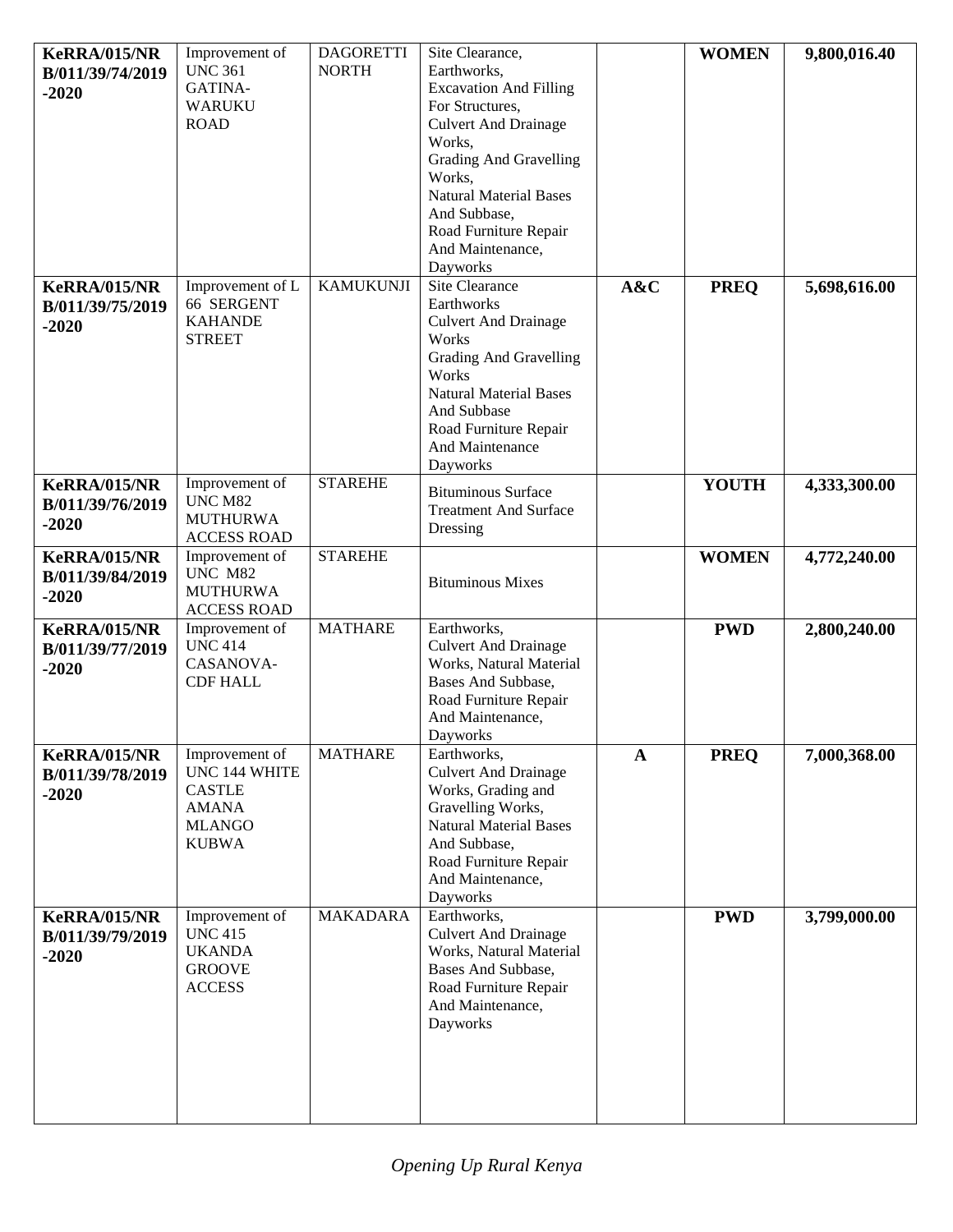| <b>KeRRA/015/NR</b><br>B/011/39/80/2019<br>$-2020$ | Improvement of<br><b>UNC 416</b><br><b>AMASYA</b><br><b>CRESCENT</b><br><b>BURUBURU</b><br><b>ESTATE</b> | <b>MAKADARA</b>                   | Earthworks,<br><b>Culvert And Drainage</b><br>Works, Natural Material<br>Bases And Subbase,<br>Road Furniture Repair<br>And Maintenance,<br>Dayworks                                                                                                                                                                                                                                |      | <b>WOMEN</b> | 6,001,144.00 |
|----------------------------------------------------|----------------------------------------------------------------------------------------------------------|-----------------------------------|-------------------------------------------------------------------------------------------------------------------------------------------------------------------------------------------------------------------------------------------------------------------------------------------------------------------------------------------------------------------------------------|------|--------------|--------------|
| <b>KeRRA/015/NR</b><br>B/011/39/82/2019<br>$-2020$ | Improvement of<br><b>UNC 419</b><br><b>KAYOLE</b><br><b>CORNER-</b><br><b>MARKET</b><br><b>SOKONI</b>    | <b>EMBAKASI</b><br><b>CENTRAL</b> | General: Office<br><b>Administration And</b><br>Overheads/Preliminaries<br>Earthworks<br><b>Culvert And Drainage</b><br>Works<br><b>Grading And Gravelling</b><br>Works<br><b>Natural Material Bases</b><br>And Subbase<br><b>Bituminous Surface</b><br><b>Treatment And Surface</b><br>Dressing<br><b>Bituminous Mixes</b><br>Road Furniture Repair<br>And Maintenance<br>Dayworks |      | <b>YOUTH</b> | 4,141,316.00 |
| <b>KeRRA/015/NR</b><br>B/011/39/83/2019<br>$-2020$ | Improvement of<br>P2695 CDF<br><b>OFFICE &amp;</b><br><b>PARKING</b><br><b>ACCESS</b>                    | <b>EMBAKASI</b><br><b>CENTRAL</b> | General: Office<br>Administration And<br>Overheads/Preliminaries<br>Earthworks<br><b>Culvert And Drainage</b><br>Works<br><b>Grading And Gravelling</b><br>Works<br><b>Natural Material Bases</b><br>And Subbase<br>Road Furniture Repair<br>And Maintenance<br>Dayworks<br>Paved Surfaces                                                                                          | A& C | <b>PREQ</b>  | 4,993,800.00 |

Bidders **MUST** meet the following requirements alongside **other requirements** contained in tender **documents**.

- 1. Attach **copy of Valid Tax Compliance Certificate(Will be verified online)**
- 2. **Attach Certified copy of incorporation certificate/Registration**
- 3. Attach **Certified Copy of recent CR12 Form-(12Months) from registrar of companies**
- 4. **Attach certified copies of Ids for directors**
- 5. Attach **certified copy Current Single Business Permit**
- 6. Attach **copy of certified valid National Construction Authority Certificate**
- 7. Attach **Certified copy of certificate registration for Youth, Women & Persons with Disability where applicable**
- 8. **For PWD Tenders attach valid and certified copy of proof of registration with NCPWD**
- 9. **All pages of Bids Submitted (tender document) must be Serialized**
- 10. **No contractor will be awarded more than two jobs in this Financial Year.**
- 11. **All Interested bidders are required to continually check the KeRRA website [www.kerra.go.ke/tenders](http://www.kerra.go.ke/tenders) for any tender addendum or clarification that may arise before the submission date**
- 12. **All certification of documents must be original and executed by a commissioner for oaths**
- 13. **To enhance equity bidders shall bid for a Maximum of three (3) tenders pursuant to this tender notice**
- 14. **Attach bid security from an authorized institution where applicable**
- 15. **Subsequent to presidential directives issued on the COVID-19 Pandemic there shall be no pre-tender site visit, bidders are advised to make their own personal arrangements to familiarize themselves with the site before submission of their bids**